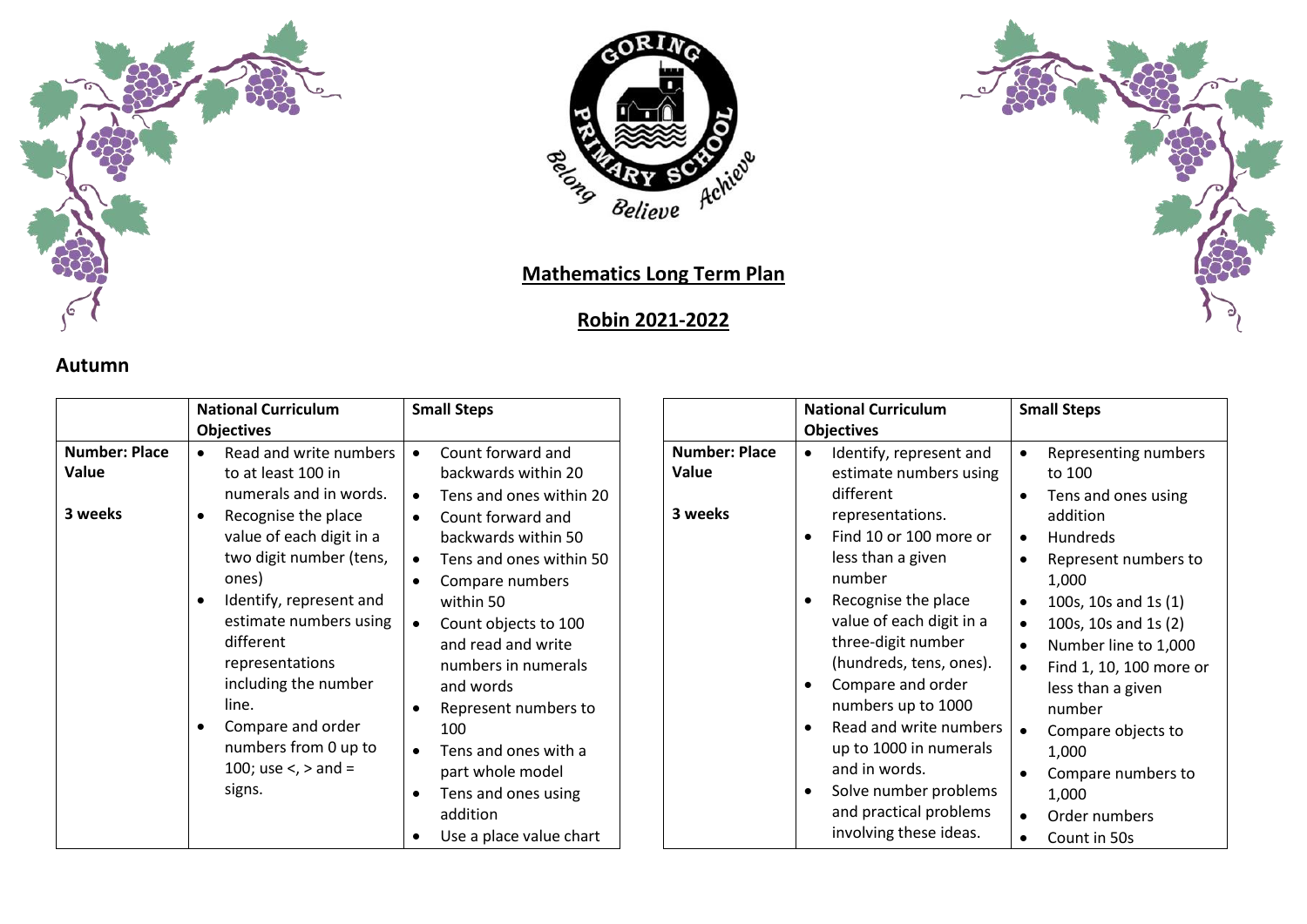|                                                                 | Use place value and<br>$\bullet$<br>number facts to solve<br>problems.<br>Count in steps of 2, 3<br>$\bullet$<br>and 5 from 0, and in<br>tens from any number,<br>forward and backward.                                                                                                                                                                                                                                                                                                                                                                                                                                                                                                 | Compare objects<br>$\bullet$<br>Compare numbers<br>$\bullet$<br>Order objects and<br>numbers<br>Count in 2s<br>Count in 5s<br>$\bullet$<br>Count in 10s<br>$\bullet$<br>Count in 3s<br>$\bullet$                                                                                                                                                                                                                                                                                                                                                                                                                                                                                                                                            |                                                                 | Count from 0 in<br>$\bullet$<br>multiples of 4, 8, 50 and<br>100                                                                                                                                                                                                                                                                                                                                                                                                                                                                                                                                              |                                                                                                                                                                                                                                                                                                                                                                                                                                                                                                                                                                                                                                                                                                                                                                                                        |
|-----------------------------------------------------------------|-----------------------------------------------------------------------------------------------------------------------------------------------------------------------------------------------------------------------------------------------------------------------------------------------------------------------------------------------------------------------------------------------------------------------------------------------------------------------------------------------------------------------------------------------------------------------------------------------------------------------------------------------------------------------------------------|---------------------------------------------------------------------------------------------------------------------------------------------------------------------------------------------------------------------------------------------------------------------------------------------------------------------------------------------------------------------------------------------------------------------------------------------------------------------------------------------------------------------------------------------------------------------------------------------------------------------------------------------------------------------------------------------------------------------------------------------|-----------------------------------------------------------------|---------------------------------------------------------------------------------------------------------------------------------------------------------------------------------------------------------------------------------------------------------------------------------------------------------------------------------------------------------------------------------------------------------------------------------------------------------------------------------------------------------------------------------------------------------------------------------------------------------------|--------------------------------------------------------------------------------------------------------------------------------------------------------------------------------------------------------------------------------------------------------------------------------------------------------------------------------------------------------------------------------------------------------------------------------------------------------------------------------------------------------------------------------------------------------------------------------------------------------------------------------------------------------------------------------------------------------------------------------------------------------------------------------------------------------|
| Number:<br><b>Addition and</b><br><b>Subtraction</b><br>5 weeks | Recall and use addition<br>$\bullet$<br>and subtraction facts to<br>20 fluently, and derive<br>and use related facts up<br>to 100.<br>Add and subtract<br>$\bullet$<br>numbers using concrete<br>objects, pictorial<br>representations, and<br>mentally, including: a<br>two-digit number and<br>ones; a two-digit<br>number and tens; two<br>two-digit numbers;<br>adding three one-digit<br>numbers.<br>Show that the addition<br>$\bullet$<br>of two numbers can be<br>done in any order<br>(commutative) and<br>subtraction of one<br>number from another<br>cannot.<br>Solve problems with<br>$\bullet$<br>addition and<br>subtraction: using<br>concrete objects and<br>pictorial | Fact families - Addition<br>and subtraction bonds<br>to 20<br><b>Check calculations</b><br>$\bullet$<br>Compare number<br>$\bullet$<br>sentences<br><b>Related facts</b><br>$\bullet$<br>Bonds to 100 (tens)<br>Add and subtract 1s<br>$\bullet$<br>10 more and 10 less<br>$\bullet$<br>Add and subtract 10s<br>$\bullet$<br>Add by making 10<br>$\bullet$<br>Add a 2-digit and 1-digit<br>number - crossing ten<br>Subtraction - crossing<br>10<br>Subtract a 1-digit<br>number from a 2-digit<br>number - crossing ten<br>Add two 2-digit<br>numbers - not crossing<br>ten - add ones and add<br>tens<br>Add two 2-digit<br>$\bullet$<br>numbers - crossing ten<br>- add ones and add tens<br>Subtract a 2-digit<br>number from a 2-digit | Number:<br><b>Addition and</b><br><b>Subtraction</b><br>5 weeks | Add and subtract<br>$\bullet$<br>numbers mentally,<br>including: a three-digit<br>number and ones; a<br>three-digit number and<br>tens; a three digit<br>number and hundreds.<br>Add and subtract<br>$\bullet$<br>numbers with up to<br>three digits, using<br>formal written methods<br>of columnar addition<br>and subtraction.<br>Estimate the answer to<br>$\bullet$<br>a calculation and use<br>inverse operations to<br>check answers.<br>Solve problems,<br>$\bullet$<br>including missing<br>number problems, using<br>number facts, place<br>value, and more<br>complex addition and<br>subtraction. | Add and subtract<br>$\bullet$<br>multiples of 100<br>Add and subtract 1s<br>$\bullet$<br>Add and subtract 3-digit<br>$\bullet$<br>numbers and ones - not<br>crossing 10<br>Add a 2-digit and 1-digit<br>$\bullet$<br>number - crossing 10<br>Add 3-digit and 1-digit<br>$\bullet$<br>numbers - crossing 10<br>$\bullet$<br>Subtract a 1-digit<br>number from 2-digits -<br>crossing 10<br>Subtract a 1-digit<br>$\bullet$<br>number from a 3-digit<br>number - crossing 10<br>Add and subtract 3-digit<br>$\bullet$<br>numbers and tens - not<br>crossing 100<br>Add a 3-digit number<br>$\bullet$<br>and tens - crossing 100<br>Subtract tens from a 3-<br>$\bullet$<br>digit number - crossing<br>100<br>Add and subtract 100s<br>$\bullet$<br>Spot the pattern -<br>$\bullet$<br>making it explicit |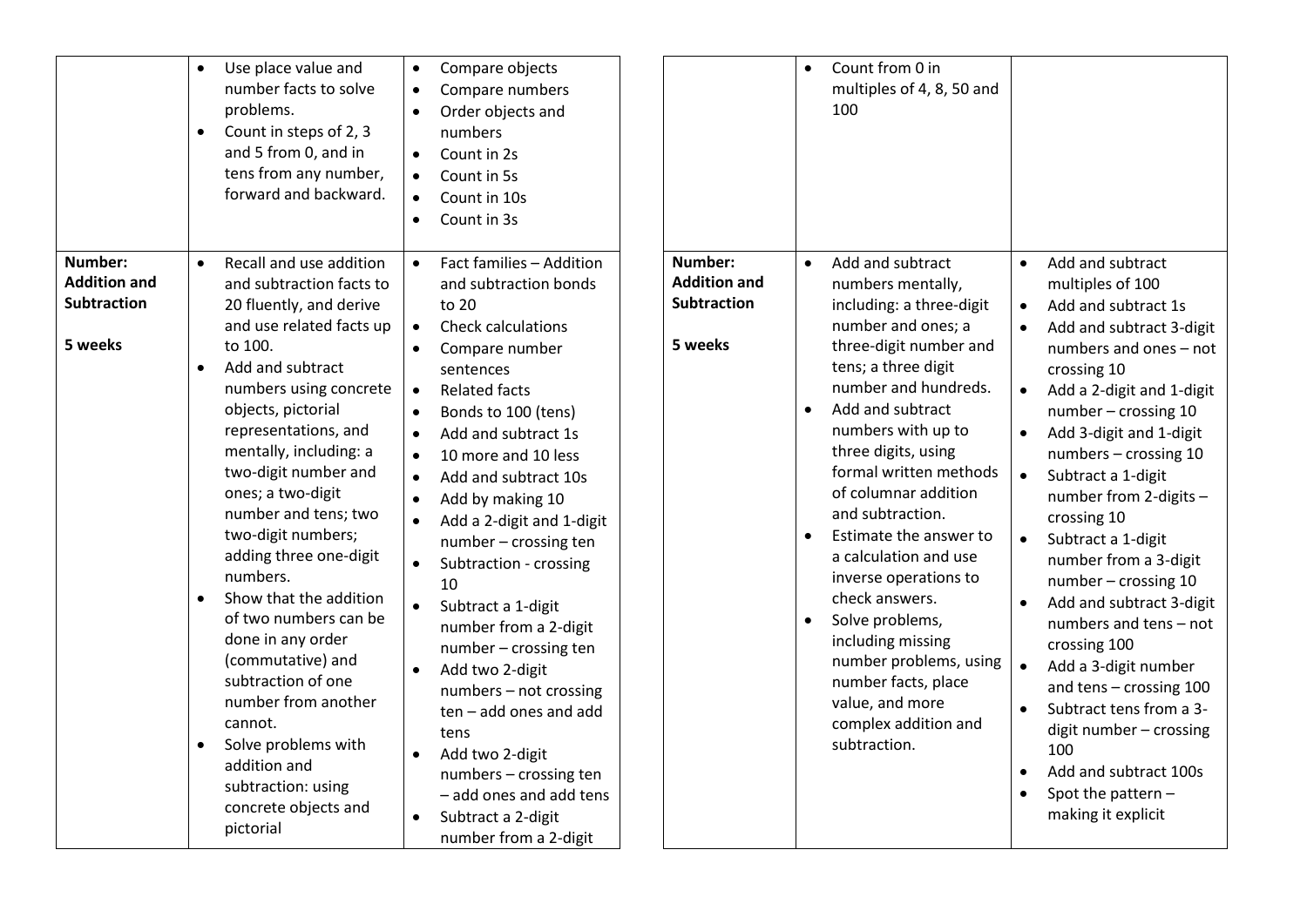|                     | representations,               | number - not crossing               |                     |                               | Add 2-digit numbers -           |
|---------------------|--------------------------------|-------------------------------------|---------------------|-------------------------------|---------------------------------|
|                     | including those                | ten                                 |                     |                               | crossing $10 - add$ ones        |
|                     | involving numbers,             | Subtract a 2-digit<br>$\bullet$     |                     |                               | and add tens                    |
|                     | quantities and                 | number from a 2-digit               |                     |                               | Subtract a 2-digit              |
|                     | measures; applying             | number - crossing ten -             |                     |                               | number from a 2-digit           |
|                     | their increasing               | subtract ones and tens              |                     |                               | number - crossing 10            |
|                     | knowledge of mental            | Find and make number<br>$\bullet$   |                     |                               | Add and subtract a 2-           |
|                     | and written methods.           | bonds                               |                     |                               | digit and 3-digit number        |
|                     | Recognise and use the          | Bonds to 100 (tens and<br>$\bullet$ |                     |                               | - not crossing 10 or 100        |
|                     | inverse relationship           | ones)                               |                     |                               | Add a 2-digit and 3-digit       |
|                     | between addition and           | Add three 1-digit                   |                     |                               | number - crossing 10 or         |
|                     | subtraction and use this       | numbers                             |                     |                               | 100                             |
|                     | to check calculations          |                                     |                     |                               | Subtract a 2-digit<br>$\bullet$ |
|                     | and solve missing              |                                     |                     |                               | number from a 3-digit           |
|                     | number problems.               |                                     |                     |                               | number - cross the 10           |
|                     |                                |                                     |                     |                               | or 100                          |
|                     |                                |                                     |                     |                               |                                 |
|                     |                                |                                     |                     |                               | Add two 3-digit<br>$\bullet$    |
|                     |                                |                                     |                     |                               | numbers - not crossing          |
|                     |                                |                                     |                     |                               | 10 or 100                       |
|                     |                                |                                     |                     |                               | Add two 3-digit                 |
|                     |                                |                                     |                     |                               | numbers - crossing 10           |
|                     |                                |                                     |                     |                               | or 100                          |
|                     |                                |                                     |                     |                               | Subtract a 3-digit              |
|                     |                                |                                     |                     |                               | number from a 3-digit           |
|                     |                                |                                     |                     |                               | number - no exchange            |
|                     |                                |                                     |                     |                               | Subtract a 3-digit              |
|                     |                                |                                     |                     |                               | number from a 3-digit           |
|                     |                                |                                     |                     |                               | number - exchange               |
|                     |                                |                                     |                     |                               | Estimate answers to             |
|                     |                                |                                     |                     |                               | calculations                    |
|                     |                                |                                     |                     |                               | Check answers<br>$\bullet$      |
| <b>Measurement:</b> | Recognise and use<br>$\bullet$ | Recognising coins and<br>$\bullet$  | <b>Measurement:</b> | Add and subtract<br>$\bullet$ | Count money<br>$\bullet$        |
| <b>Money</b>        | symbols for pounds (£)         | notes                               | <b>Money</b>        | amounts of money to           | (pence)                         |
|                     | and pence (p); combine         | Count money - pence<br>$\bullet$    |                     | give change, using both       | Count money<br>$\bullet$        |
| 2 weeks             | amounts to make a              | Count money - pounds                | 2 weeks             | £ and p in practical          | (pounds)                        |
|                     | particular value.              | (notes and coins)                   |                     | contexts.                     | Pounds and pence<br>$\bullet$   |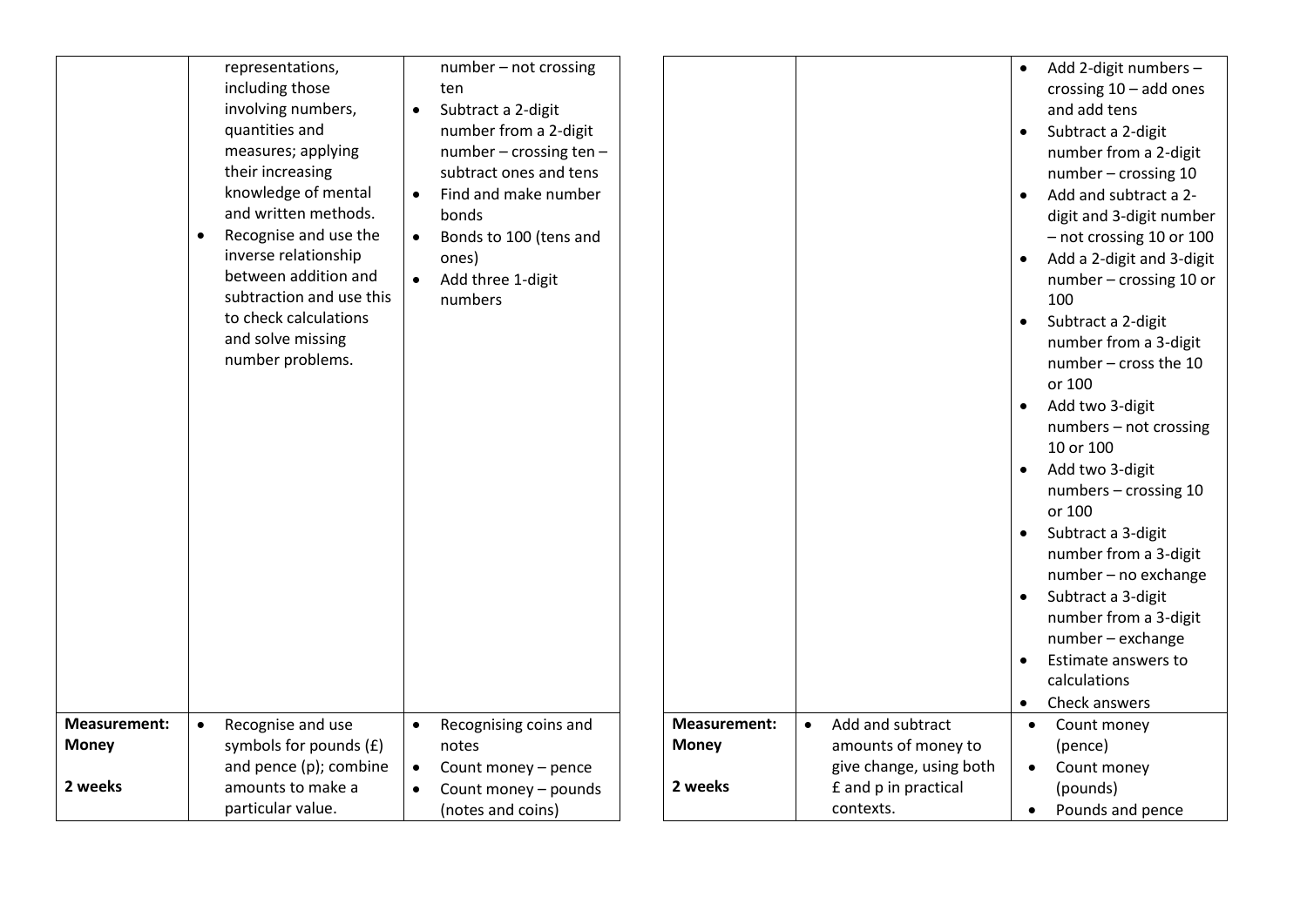| Find different<br>$\bullet$<br>combinations of coins<br>that equal the same<br>amounts of money.<br>Solve simple problems<br>$\bullet$<br>in a practical context<br>involving addition and<br>subtraction of money of<br>the same unit, including<br>giving change.                                                                                                                                                                                                                                                                                                                                                                                                                                                                                              | Count money - notes<br>and coins<br>Select money<br>$\bullet$<br>Make the same amount<br>$\bullet$<br>Compare money<br>$\bullet$<br>Find the total<br>$\bullet$<br>Find the difference<br>Find change<br>$\bullet$<br>Two-step problems |                                                  |                                                                                                                                                                                                                                                                                                                                                                                                                                                                                                                                                                                                                                                              | Convert pounds<br>and pence<br>Add money<br>Subtract money<br>Give change                                                                                                                                                                                                                                                                                                                                                                                                                |
|------------------------------------------------------------------------------------------------------------------------------------------------------------------------------------------------------------------------------------------------------------------------------------------------------------------------------------------------------------------------------------------------------------------------------------------------------------------------------------------------------------------------------------------------------------------------------------------------------------------------------------------------------------------------------------------------------------------------------------------------------------------|-----------------------------------------------------------------------------------------------------------------------------------------------------------------------------------------------------------------------------------------|--------------------------------------------------|--------------------------------------------------------------------------------------------------------------------------------------------------------------------------------------------------------------------------------------------------------------------------------------------------------------------------------------------------------------------------------------------------------------------------------------------------------------------------------------------------------------------------------------------------------------------------------------------------------------------------------------------------------------|------------------------------------------------------------------------------------------------------------------------------------------------------------------------------------------------------------------------------------------------------------------------------------------------------------------------------------------------------------------------------------------------------------------------------------------------------------------------------------------|
| <b>Multiplication</b><br>Recall and use<br>$\bullet$<br>and Division<br>multiplication and<br>division facts for the 2, 5<br>2 weeks<br>and 10 times tables,<br>including recognising<br>odd and even numbers.<br>Calculate mathematical<br>$\bullet$<br>statements for<br>multiplication and<br>division within the<br>multiplication tables<br>and write them using<br>the multiplication (x),<br>division $(\div)$ and equals<br>$(=)$ sign.<br>Solve problems<br>$\bullet$<br>involving multiplication<br>and division, using<br>materials, arrays,<br>repeated addition,<br>mental methods and<br>multiplication and<br>division facts, including<br>problems in contexts.<br>Show that the<br>$\bullet$<br>multiplication of two<br>numbers can be done in | Make equal groups<br>Add equal groups<br>$\bullet$<br>Make arrays<br>$\bullet$                                                                                                                                                          | <b>Multiplication</b><br>and Division<br>2 weeks | Count from 0 in<br>$\bullet$<br>multiples of 4, 8, 50 and<br>100<br>Recall and use<br>$\bullet$<br>multiplication and<br>division facts for the 3, 4<br>and 8 multiplication<br>tables.<br>Write and calculate<br>$\bullet$<br>mathematical<br>statements for<br>multiplication and<br>division using the<br>multiplication tables<br>they know, including for<br>two-digit numbers times<br>one-digit numbers,<br>using mental and<br>progressing to formal<br>written methods.<br>Solve problems,<br>$\bullet$<br>including missing<br>number problems,<br>involving multiplication<br>and division, including<br>positive integer scaling<br>problems and | Multiplication - equal<br>$\bullet$<br>groups<br>Multiplication using the<br>$\bullet$<br>symbol<br>Using arrays<br>2 times-table<br>$\bullet$<br>5 times-table<br>$\bullet$<br>Make equal groups -<br>sharing<br>Make equal groups -<br>grouping<br>Divide by 2<br>Divide by 5<br>Divide by 10<br>$\bullet$<br>Multiply by 3<br>Divide by 3<br>The 3 times-table<br>Multiply by 4<br>Divide by 4<br>$\bullet$<br>The 4 times-table<br>Multiply by 8<br>Divide by 8<br>The 8 times-table |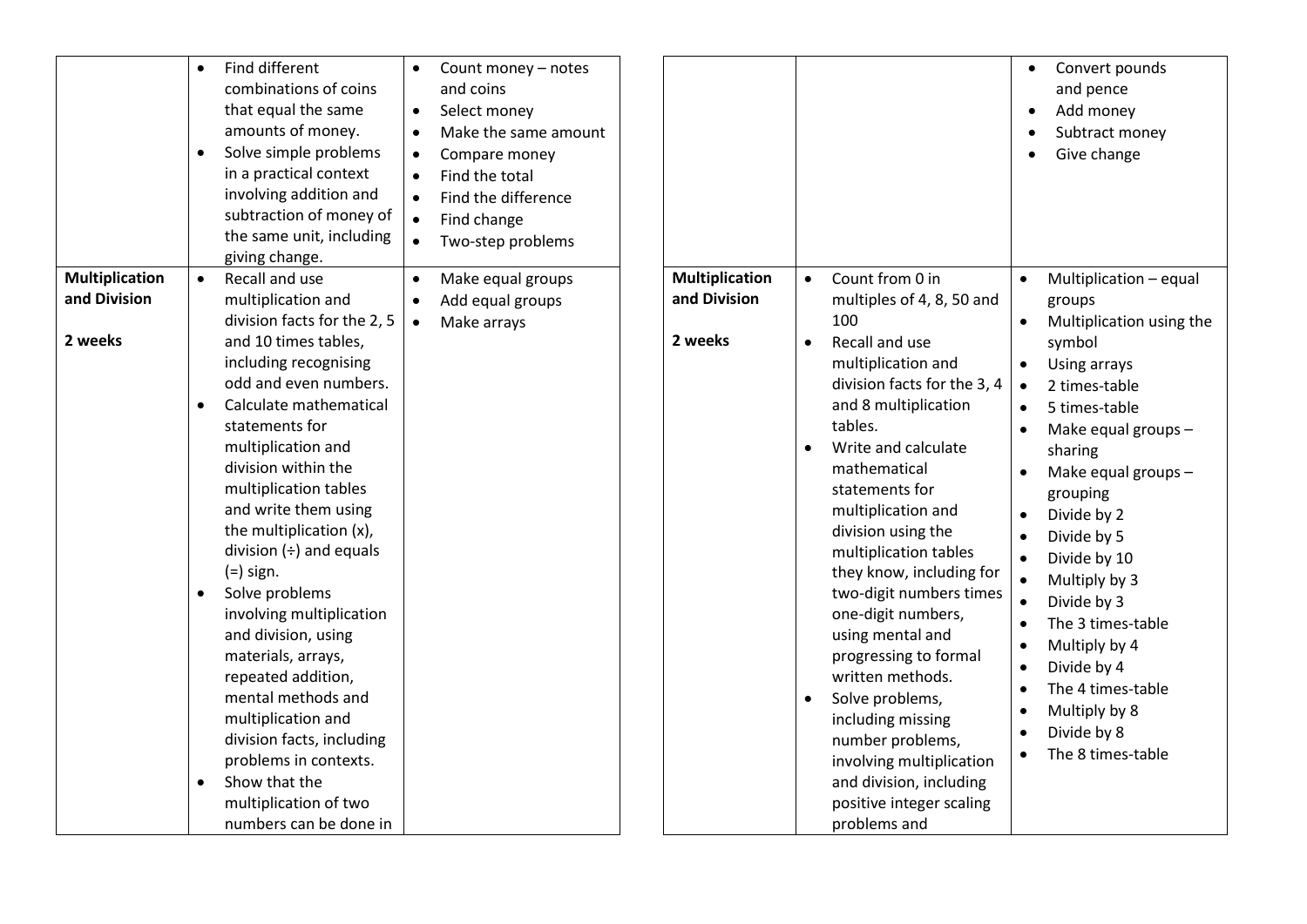| any order              | correspondence        |  |
|------------------------|-----------------------|--|
| (commutative) and      | problems in which n   |  |
| division of one number | objects are connected |  |
| by another cannot.     | to m objectives.      |  |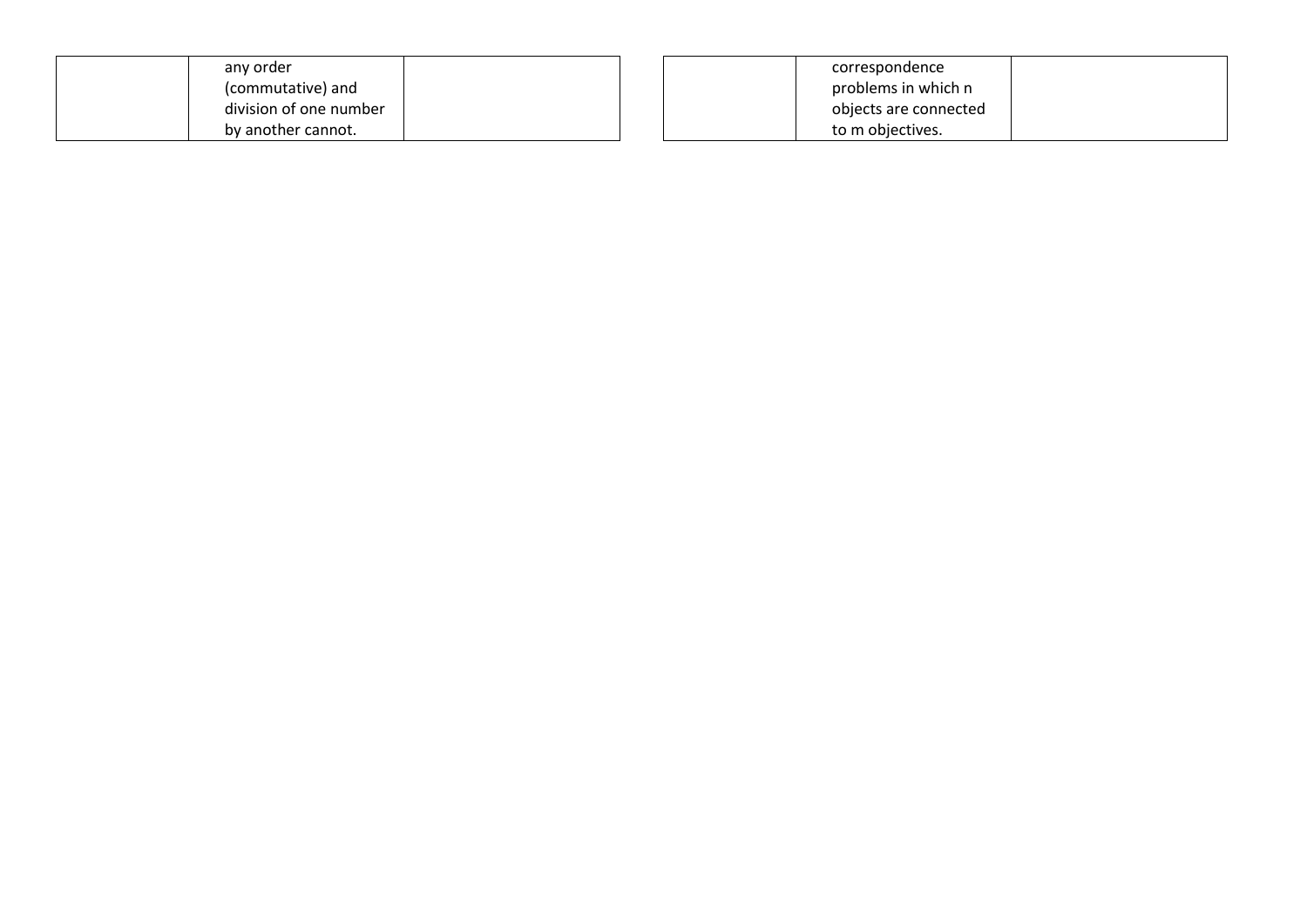## **Spring**

|                                                  | <b>National Curriculum</b>                                                                                                                                                                                                                                                                                                                                                                                                                                                                                                                                                                                                                                                                                                                                                                     | <b>Small Steps</b>                                                                                                                                                                                                                                                                                                                                                                                                                                                                                                                                                                                                |                                                  | <b>National Curriculum</b>                                                                                                                                                                                                                                                                                                                                                                                                                                                                                                                                                                        |
|--------------------------------------------------|------------------------------------------------------------------------------------------------------------------------------------------------------------------------------------------------------------------------------------------------------------------------------------------------------------------------------------------------------------------------------------------------------------------------------------------------------------------------------------------------------------------------------------------------------------------------------------------------------------------------------------------------------------------------------------------------------------------------------------------------------------------------------------------------|-------------------------------------------------------------------------------------------------------------------------------------------------------------------------------------------------------------------------------------------------------------------------------------------------------------------------------------------------------------------------------------------------------------------------------------------------------------------------------------------------------------------------------------------------------------------------------------------------------------------|--------------------------------------------------|---------------------------------------------------------------------------------------------------------------------------------------------------------------------------------------------------------------------------------------------------------------------------------------------------------------------------------------------------------------------------------------------------------------------------------------------------------------------------------------------------------------------------------------------------------------------------------------------------|
|                                                  | <b>Objectives</b>                                                                                                                                                                                                                                                                                                                                                                                                                                                                                                                                                                                                                                                                                                                                                                              |                                                                                                                                                                                                                                                                                                                                                                                                                                                                                                                                                                                                                   |                                                  | <b>Objectives</b>                                                                                                                                                                                                                                                                                                                                                                                                                                                                                                                                                                                 |
| <b>Multiplication</b><br>and Division<br>4 weeks | Recall and use<br>$\bullet$<br>multiplication and<br>division facts for the 2, 5<br>and 10 times tables,<br>including recognising<br>odd and even numbers.<br>Calculate mathematical<br>$\bullet$<br>statements for<br>multiplication and<br>division within the<br>multiplication tables<br>and write them using<br>the multiplication (x),<br>division $(\div)$ and equals<br>$(=)$ sign.<br>Solve problems<br>$\bullet$<br>involving multiplication<br>and division, using<br>materials, arrays,<br>repeated addition,<br>mental methods and<br>multiplication and<br>division facts, including<br>problems in contexts.<br>Show that the<br>$\bullet$<br>multiplication of two<br>numbers can be done in<br>any order<br>(commutative) and<br>division of one number<br>by another cannot. | Recognise equal groups<br>$\bullet$<br>Make equal groups<br>$\bullet$<br>Add equal groups<br>$\bullet$<br><b>Multiplication sentences</b><br>$\bullet$<br>using the $\times$ symbol<br><b>Multiplication sentences</b><br>$\bullet$<br>from pictures<br>Use arrays<br>$\bullet$<br>Make doubles<br>$\bullet$<br>2 times-table<br>$\bullet$<br>5 times-table<br>$\bullet$<br>10 times-table<br>$\bullet$<br>Make equal groups -<br>$\bullet$<br>sharing<br>Make equal groups -<br>$\bullet$<br>grouping<br>Divide by 2<br>$\bullet$<br>Odd & even numbers<br>$\bullet$<br>Divide by 5<br>$\bullet$<br>Divide by 10 | <b>Multiplication</b><br>and Division<br>4 weeks | Recall and use<br>$\bullet$<br>multiplication an<br>division facts for<br>and 8 multiplicati<br>tables.<br>Write and calcula<br>$\bullet$<br>mathematical<br>statements for<br>multiplication an<br>division using the<br>multiplication tak<br>they know, includ<br>two-digit number<br>one-digit number<br>using mental and<br>progressing to fo<br>written methods<br>Solve problems,<br>including missing<br>number problem<br>involving multipli<br>and division, inclu<br>positive integer s<br>problems and<br>correspondence<br>problems in whic<br>objects are conne<br>to m objectives. |

|                                                  | <b>National Curriculum</b>                                                                                                                                                                                                                                                                                                                                                                                                                                                                                                                                                                                                                           | <b>Small Steps</b>                                                                                                                                                                                                                                                                                                                                                                                  |  |
|--------------------------------------------------|------------------------------------------------------------------------------------------------------------------------------------------------------------------------------------------------------------------------------------------------------------------------------------------------------------------------------------------------------------------------------------------------------------------------------------------------------------------------------------------------------------------------------------------------------------------------------------------------------------------------------------------------------|-----------------------------------------------------------------------------------------------------------------------------------------------------------------------------------------------------------------------------------------------------------------------------------------------------------------------------------------------------------------------------------------------------|--|
|                                                  | <b>Objectives</b>                                                                                                                                                                                                                                                                                                                                                                                                                                                                                                                                                                                                                                    |                                                                                                                                                                                                                                                                                                                                                                                                     |  |
| <b>Multiplication</b><br>and Division<br>I weeks | Recall and use<br>$\bullet$<br>multiplication and<br>division facts for the 3, 4<br>and 8 multiplication<br>tables.<br>Write and calculate<br>mathematical<br>statements for<br>multiplication and<br>division using the<br>multiplication tables<br>they know, including for<br>two-digit numbers times<br>one-digit numbers,<br>using mental and<br>progressing to formal<br>written methods.<br>Solve problems,<br>including missing<br>number problems,<br>involving multiplication<br>and division, including<br>positive integer scaling<br>problems and<br>correspondence<br>problems in which n<br>objects are connected<br>to m objectives. | Consolidate 2, 4 and 8<br>$\bullet$<br>times-tables<br><b>Comparing statements</b><br><b>Related calculations</b><br>٠<br>Multiply 2-digits by 1-<br>$\bullet$<br>digit(1)<br>Multiply 2-digits by 1-<br>digit(2)<br>Divide 2-digits by 1-digit<br>(1)<br>Divide 2-digits by 1-digit<br>$\bullet$<br>(2)<br>Divide 2-digits by 1-digit<br>$\bullet$<br>(3)<br><b>Scaling</b><br>٠<br>How many ways? |  |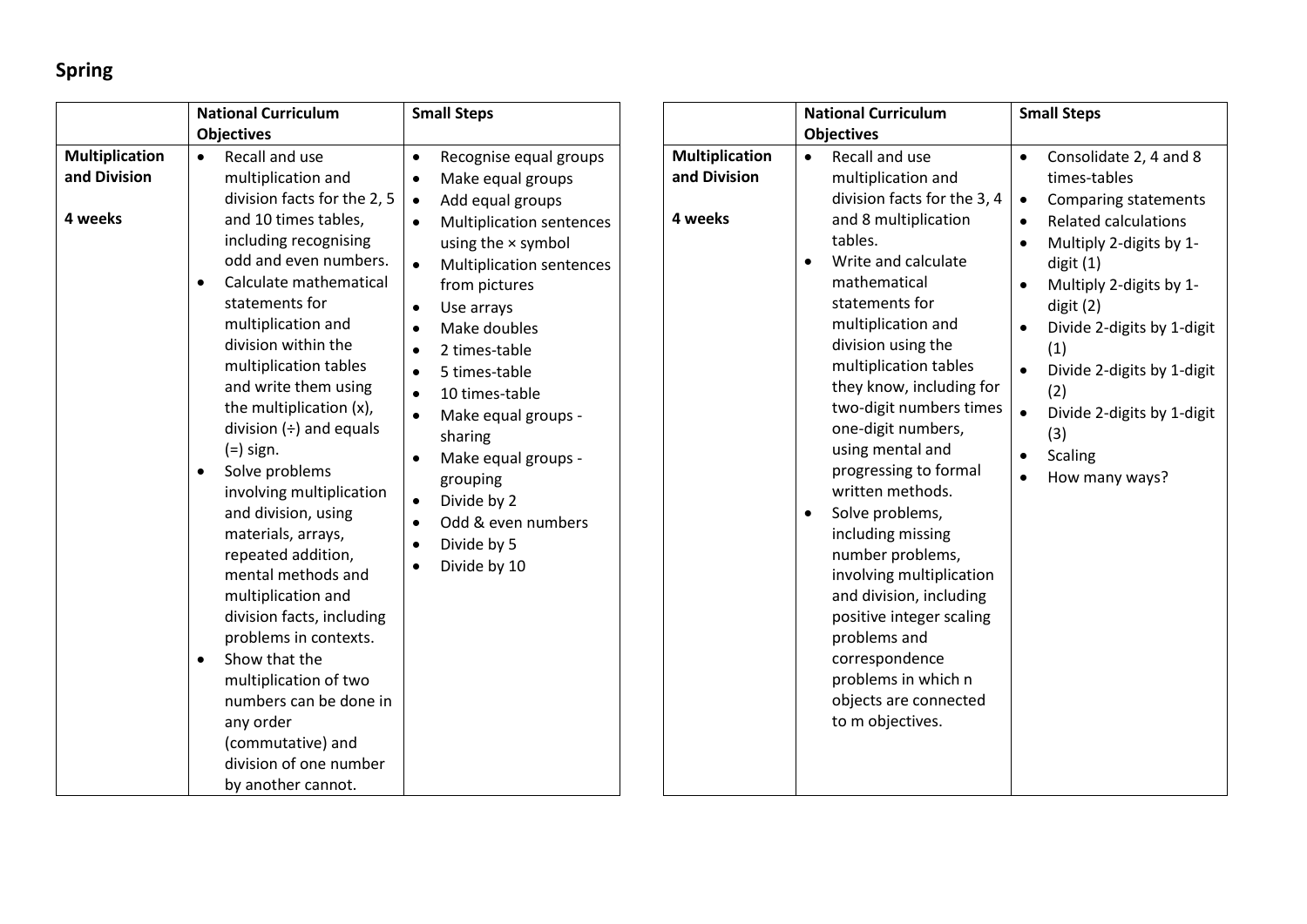| <b>Statistics</b><br>2 weeks<br>Geometry:       | Interpret and construct<br>$\bullet$<br>simple pictograms, tally<br>charts, block diagrams<br>and simple tables.<br>Ask and answer simple<br>$\bullet$<br>questions by counting<br>the number of objects<br>in each category and<br>sorting the categories<br>by quantity.<br>Ask and answer<br>$\bullet$<br>questions about<br>totalling and comparing<br>categorical data.<br>Identify and describe<br>$\bullet$                                                                          | Make tally charts<br>$\bullet$<br>Draw pictograms<br>$\bullet$<br>$(1-1)$<br>Interpret<br>pictograms (1-1)<br>Draw pictograms<br>(2, 5 and 10)<br>Interpret<br>pictograms (2, 5<br>and 10)<br><b>Block diagrams</b><br>Recognise 2D and<br>$\bullet$                                                                                                                                                                   | <b>Statistics</b><br>2 weeks<br>Geometry:       | Interpret and present<br>$\bullet$<br>data using bar charts,<br>pictograms and tables.<br>Solve one-step and two-<br>$\bullet$<br>step questions [for<br>example, 'How many<br>more?' and 'How many<br>fewer?'] using<br>information presented<br>in scaled bar charts and<br>pictograms and tables.<br>Recognise angles as a<br>$\bullet$                                                                                                                                                                                                                    | Make tally charts<br>Draw pictograms (2, 5<br>and $10$ )<br>Interpret pictograms (2,<br>$\bullet$<br>5 and 10)<br>Pictograms<br><b>Bar Charts</b><br><b>Tables</b><br>Turns and angles                                                                         |
|-------------------------------------------------|---------------------------------------------------------------------------------------------------------------------------------------------------------------------------------------------------------------------------------------------------------------------------------------------------------------------------------------------------------------------------------------------------------------------------------------------------------------------------------------------|------------------------------------------------------------------------------------------------------------------------------------------------------------------------------------------------------------------------------------------------------------------------------------------------------------------------------------------------------------------------------------------------------------------------|-------------------------------------------------|---------------------------------------------------------------------------------------------------------------------------------------------------------------------------------------------------------------------------------------------------------------------------------------------------------------------------------------------------------------------------------------------------------------------------------------------------------------------------------------------------------------------------------------------------------------|----------------------------------------------------------------------------------------------------------------------------------------------------------------------------------------------------------------------------------------------------------------|
| <b>Properties of</b><br><b>Shape</b><br>3 weeks | the properties of 2-D<br>shapes, including the<br>number of sides and line<br>symmetry in a vertical<br>line.<br>Identify and describe<br>$\bullet$<br>the properties of 3-D<br>shapes, including the<br>number of edges,<br>vertices and faces.<br>Identify 2-D shapes on<br>$\bullet$<br>the surface of 3-D<br>shapes, [for example, a<br>circle on a cylinder and<br>a triangle on a pyramid.]<br>Compare and sort<br>$\bullet$<br>common 2-D and 3-D<br>shapes and everyday<br>objects. | 3D shapes<br>Count sides on 2D<br>shapes<br>Count vertices on<br>2D shapes<br>Draw 2D shapes<br>$\bullet$<br>Lines of symmetry<br>$\bullet$<br>Sort 2D shapes<br>Make patterns<br>$\bullet$<br>with 2D shapes<br>Count faces on 3D<br>$\bullet$<br>shapes<br>Count edges on 3D<br>shapes<br>Count vertices on<br>$\bullet$<br>3D shapes<br>Sort 3D shapes<br>$\bullet$<br>Make patterns<br>$\bullet$<br>with 3D shapes | <b>Properties of</b><br><b>Shape</b><br>3 weeks | property of shape or a<br>description of a turn.<br>Identify right angles,<br>$\bullet$<br>recognise that two right<br>angles make a half-turn,<br>three make three<br>quarters of a turn and<br>four a complete turn;<br>identify whether angles<br>are greater than or less<br>than a right angle.<br>Identify horizontal and<br>vertical lines and pairs<br>of perpendicular and<br>parallel lines.<br>Draw 2-D shapes and<br>$\bullet$<br>make 3-D shapes using<br>modelling materials.<br>Recognise 3-D shapes in<br>$\bullet$<br>different orientations | Right angles in shapes<br>Compare angles<br>$\bullet$<br>Draw accurately<br>Horizontal and vertical<br>$\bullet$<br>Parallel and<br>$\bullet$<br>perpendicular<br>Recognise and describe<br>2D shapes<br>Recognise and describe<br>3D shapes<br>Make 3D shapes |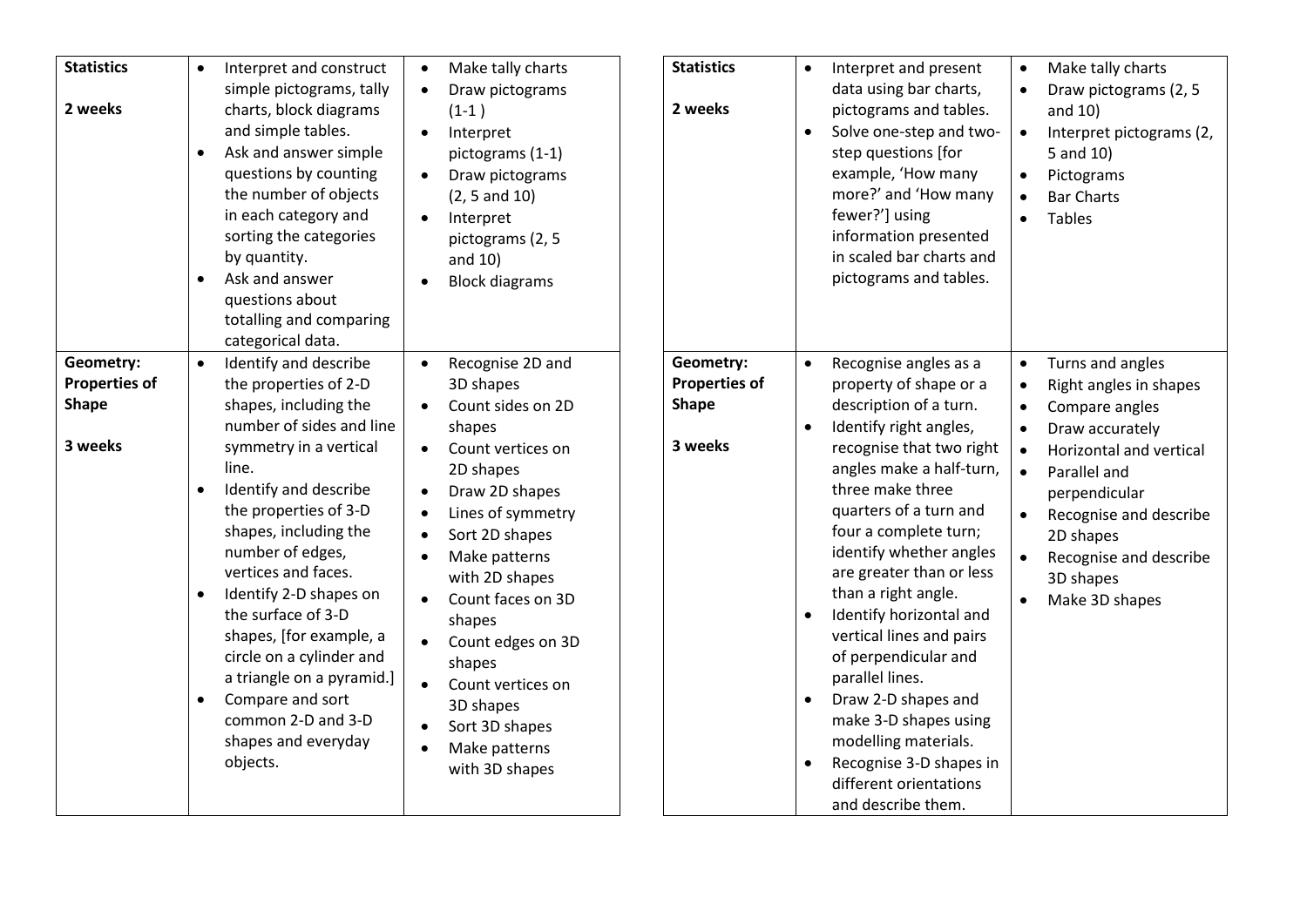| Number:<br><b>Fractions</b><br>3 weeks | Recognise, find, name<br>$\bullet$<br>and write fractions 1/3,<br>$1/4$ , $2/4$ and $3/4$ of a<br>length, shape, set of<br>objects or quantity.<br>Write simple fractions<br>for example, $1/2$ of $6 = 3$<br>and recognise the<br>equivalence of 2/4 and<br>1/2. | Make equal parts<br>Recognise a half<br>$\bullet$<br>Find a half<br>Recognise a<br>quarter<br>Find a quarter<br>$\bullet$<br>Recognise a third<br>Find a third<br>Unit fractions<br>$\bullet$<br>Non-unit fractions<br>Equivalence of 1/2<br>and $2/4$<br>Find three<br>quarters<br>Count in fractions | <b>Number:</b><br><b>Fractions</b><br>3 weeks | Count up and down in<br>$\bullet$<br>tenths; recognise that<br>tenths arise from<br>dividing an object into<br>10 equal parts and in<br>dividing one-digit<br>numbers or quantities<br>by 10<br>Recognise and use<br>$\bullet$<br>fractions as numbers:<br>unit fractions and non-<br>unit fractions with small<br>denominators.<br>Recognise, find and<br>write fractions of a<br>discrete set of objects:<br>unit fractions and non-<br>unit fractions with small<br>denominators.<br>Solve problems that<br>involve all of the above. | • Make equal parts<br>$\bullet$ Recognise a half<br>$\bullet$ Find a half<br>• Recognise a quarter<br>• Find a quarter<br>$\bullet$ Recognise a third<br>$\bullet$ Find a third<br>• Unit fractions<br>• Non-unit fractions<br>• Equivalence of $1/2$ and $2/4$<br>• Find three quarters<br>• Count in fractions |
|----------------------------------------|-------------------------------------------------------------------------------------------------------------------------------------------------------------------------------------------------------------------------------------------------------------------|--------------------------------------------------------------------------------------------------------------------------------------------------------------------------------------------------------------------------------------------------------------------------------------------------------|-----------------------------------------------|------------------------------------------------------------------------------------------------------------------------------------------------------------------------------------------------------------------------------------------------------------------------------------------------------------------------------------------------------------------------------------------------------------------------------------------------------------------------------------------------------------------------------------------|------------------------------------------------------------------------------------------------------------------------------------------------------------------------------------------------------------------------------------------------------------------------------------------------------------------|
|----------------------------------------|-------------------------------------------------------------------------------------------------------------------------------------------------------------------------------------------------------------------------------------------------------------------|--------------------------------------------------------------------------------------------------------------------------------------------------------------------------------------------------------------------------------------------------------------------------------------------------------|-----------------------------------------------|------------------------------------------------------------------------------------------------------------------------------------------------------------------------------------------------------------------------------------------------------------------------------------------------------------------------------------------------------------------------------------------------------------------------------------------------------------------------------------------------------------------------------------------|------------------------------------------------------------------------------------------------------------------------------------------------------------------------------------------------------------------------------------------------------------------------------------------------------------------|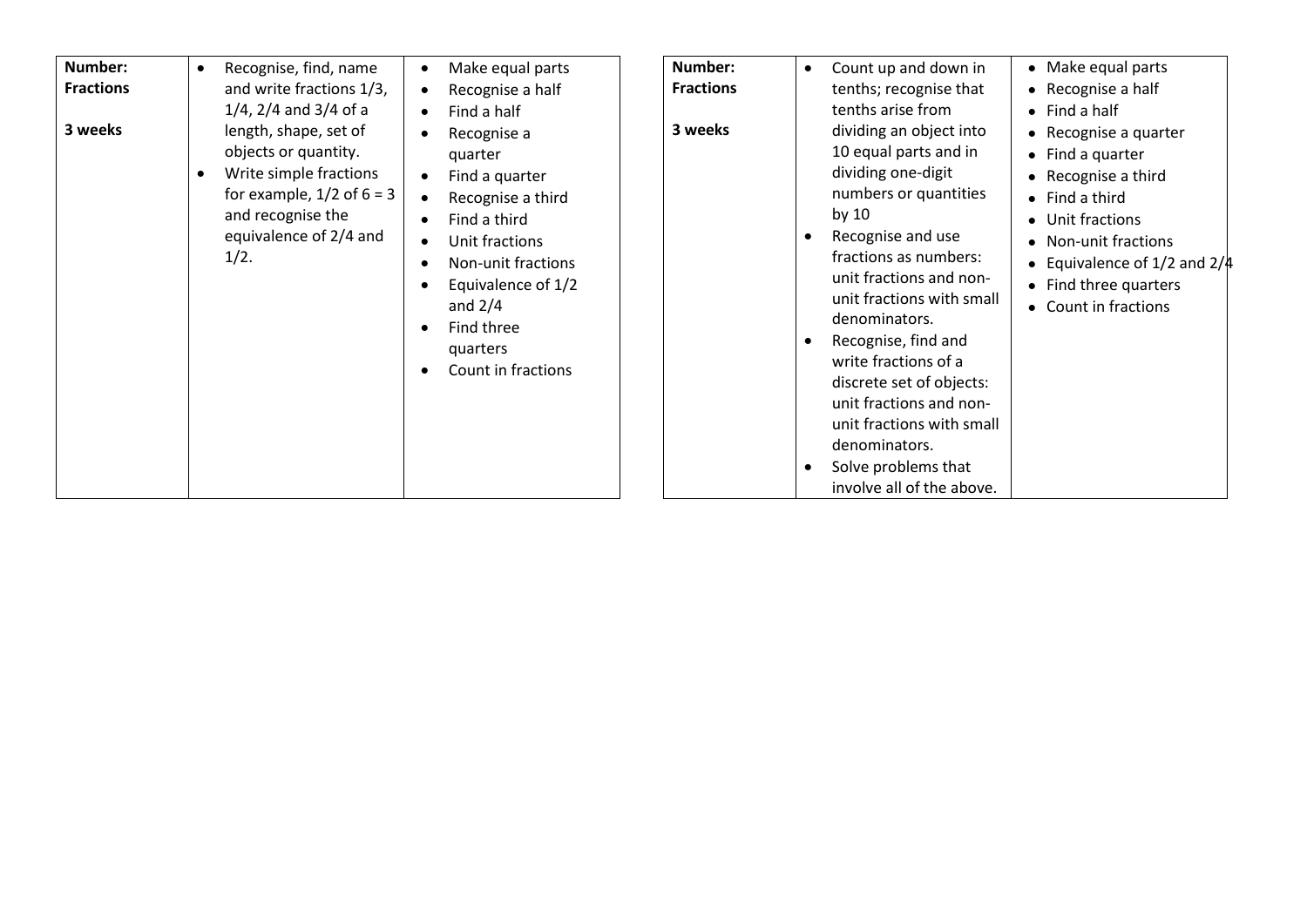## **Summer**

|                                                               | <b>National Curriculum</b>                                                                                                                                                                                                                                                                                                                                                                                                          | <b>Small Steps</b>                                                                                                                                                                                                                                                                          |                                                                  | <b>National Curriculum</b>                                                                                                                                               | <b>Small Steps</b>                                                                                                                                                                                                                                                                                                                             |
|---------------------------------------------------------------|-------------------------------------------------------------------------------------------------------------------------------------------------------------------------------------------------------------------------------------------------------------------------------------------------------------------------------------------------------------------------------------------------------------------------------------|---------------------------------------------------------------------------------------------------------------------------------------------------------------------------------------------------------------------------------------------------------------------------------------------|------------------------------------------------------------------|--------------------------------------------------------------------------------------------------------------------------------------------------------------------------|------------------------------------------------------------------------------------------------------------------------------------------------------------------------------------------------------------------------------------------------------------------------------------------------------------------------------------------------|
|                                                               | <b>Objectives</b>                                                                                                                                                                                                                                                                                                                                                                                                                   |                                                                                                                                                                                                                                                                                             |                                                                  | <b>Objectives</b>                                                                                                                                                        |                                                                                                                                                                                                                                                                                                                                                |
| <b>Measurement:</b><br>Length and<br><b>Height</b><br>2 weeks | Choose and use<br>$\bullet$<br>appropriate standard<br>units to estimate and<br>measure length/height<br>in any direction (m/cm);<br>mass $(kg/g)$ ;<br>temperature (°C);<br>capacity (litres/ml) to<br>the nearest appropriate<br>unit, using rulers, scales,<br>thermometers and<br>measuring vessels<br>Compare and order<br>$\bullet$<br>lengths, mass,<br>volume/capacity and<br>record the results using<br>$>$ , $<$ and $=$ | Compare lengths and<br>$\bullet$<br>heights<br>Measure lengths (1)<br>$\bullet$<br>Measure lengths (2)<br>$\bullet$<br>Measure length (cm)<br>$\bullet$<br>Measure length (m)<br>$\bullet$<br>Compare lengths<br>Order lengths<br>$\bullet$<br>Four operations with<br>$\bullet$<br>lengths | <b>Measurement:</b><br>Length and<br><b>Perimeter</b><br>3 weeks | Measure, compare, add<br>$\bullet$<br>and subtract: lengths<br>(m/cm/mm); mass<br>(kg/g); volume/capacity<br>$(I/ml)$ .<br>Measure the perimeter<br>of simple 2D shapes. | Measure length<br>$\bullet$<br>Measure length<br>$\bullet$<br>(m)<br>Equivalent<br>$\bullet$<br>lengths $-$ m & cm<br>Equivalent<br>$\bullet$<br>lengths - mm &<br>cm <sub>2</sub><br>Compare lengths<br>Add lengths<br>$\bullet$<br>Subtract lengths<br>$\bullet$<br>Measure<br>$\bullet$<br>perimeter<br>Calculate<br>$\bullet$<br>perimeter |
| <b>Position and</b>                                           | Use mathematical<br>$\bullet$                                                                                                                                                                                                                                                                                                                                                                                                       | Describe position (1)<br>$\bullet$                                                                                                                                                                                                                                                          | Number:                                                          | Recognise and show,<br>$\bullet$                                                                                                                                         | Making the whole                                                                                                                                                                                                                                                                                                                               |
| <b>Direction</b>                                              | vocabulary to describe                                                                                                                                                                                                                                                                                                                                                                                                              | Describe position (2)<br>$\bullet$                                                                                                                                                                                                                                                          | <b>Fractions</b>                                                 | using diagrams,                                                                                                                                                          | Tenths                                                                                                                                                                                                                                                                                                                                         |
|                                                               | position, direction and                                                                                                                                                                                                                                                                                                                                                                                                             | Describe movement<br>$\bullet$                                                                                                                                                                                                                                                              |                                                                  | equivalent fractions                                                                                                                                                     | Count in tenths                                                                                                                                                                                                                                                                                                                                |
| 2 weeks                                                       | movement including                                                                                                                                                                                                                                                                                                                                                                                                                  | Describe turns<br>$\bullet$                                                                                                                                                                                                                                                                 | 3 weeks                                                          | with small                                                                                                                                                               | Tenths as decimals                                                                                                                                                                                                                                                                                                                             |
|                                                               | movement in a straight                                                                                                                                                                                                                                                                                                                                                                                                              | Describe movement and<br>$\bullet$                                                                                                                                                                                                                                                          |                                                                  | denominators.                                                                                                                                                            | Fractions on a number<br>$\bullet$                                                                                                                                                                                                                                                                                                             |
|                                                               | line and distinguishing                                                                                                                                                                                                                                                                                                                                                                                                             | turns                                                                                                                                                                                                                                                                                       |                                                                  | Compare and order unit<br>$\bullet$                                                                                                                                      | line                                                                                                                                                                                                                                                                                                                                           |
|                                                               | between rotation as a                                                                                                                                                                                                                                                                                                                                                                                                               | Making patterns with                                                                                                                                                                                                                                                                        |                                                                  | fractions, and fractions                                                                                                                                                 | Fractions of a set of<br>$\bullet$                                                                                                                                                                                                                                                                                                             |
|                                                               | turn and in terms of                                                                                                                                                                                                                                                                                                                                                                                                                | shapes                                                                                                                                                                                                                                                                                      |                                                                  | with the same                                                                                                                                                            | objects (1)                                                                                                                                                                                                                                                                                                                                    |
|                                                               | right angles for quarter,                                                                                                                                                                                                                                                                                                                                                                                                           |                                                                                                                                                                                                                                                                                             |                                                                  | denominators.                                                                                                                                                            | Fractions of a set of<br>$\bullet$                                                                                                                                                                                                                                                                                                             |
|                                                               | half and three-quarter                                                                                                                                                                                                                                                                                                                                                                                                              |                                                                                                                                                                                                                                                                                             |                                                                  | Add and subtract<br>$\bullet$                                                                                                                                            | objects (2)                                                                                                                                                                                                                                                                                                                                    |
|                                                               | turns (clockwise and                                                                                                                                                                                                                                                                                                                                                                                                                |                                                                                                                                                                                                                                                                                             |                                                                  | fractions with the same                                                                                                                                                  | Fractions of a set of<br>$\bullet$                                                                                                                                                                                                                                                                                                             |
|                                                               | anti-clockwise).                                                                                                                                                                                                                                                                                                                                                                                                                    |                                                                                                                                                                                                                                                                                             |                                                                  | denominator within one                                                                                                                                                   | objects (3)                                                                                                                                                                                                                                                                                                                                    |
|                                                               | Order and arrange<br>$\bullet$                                                                                                                                                                                                                                                                                                                                                                                                      |                                                                                                                                                                                                                                                                                             |                                                                  | whole [for example, 57                                                                                                                                                   | Equivalent fractions (1)<br>$\bullet$                                                                                                                                                                                                                                                                                                          |
|                                                               | combinations of                                                                                                                                                                                                                                                                                                                                                                                                                     |                                                                                                                                                                                                                                                                                             |                                                                  | $+17=67$ ]                                                                                                                                                               | Equivalent fractions (2)                                                                                                                                                                                                                                                                                                                       |
|                                                               | mathematical objects in<br>patterns and sequences                                                                                                                                                                                                                                                                                                                                                                                   |                                                                                                                                                                                                                                                                                             |                                                                  | Solve problems that<br>involve all of the above.                                                                                                                         | Equivalent fractions (3)                                                                                                                                                                                                                                                                                                                       |
|                                                               |                                                                                                                                                                                                                                                                                                                                                                                                                                     |                                                                                                                                                                                                                                                                                             |                                                                  |                                                                                                                                                                          | Compare fractions                                                                                                                                                                                                                                                                                                                              |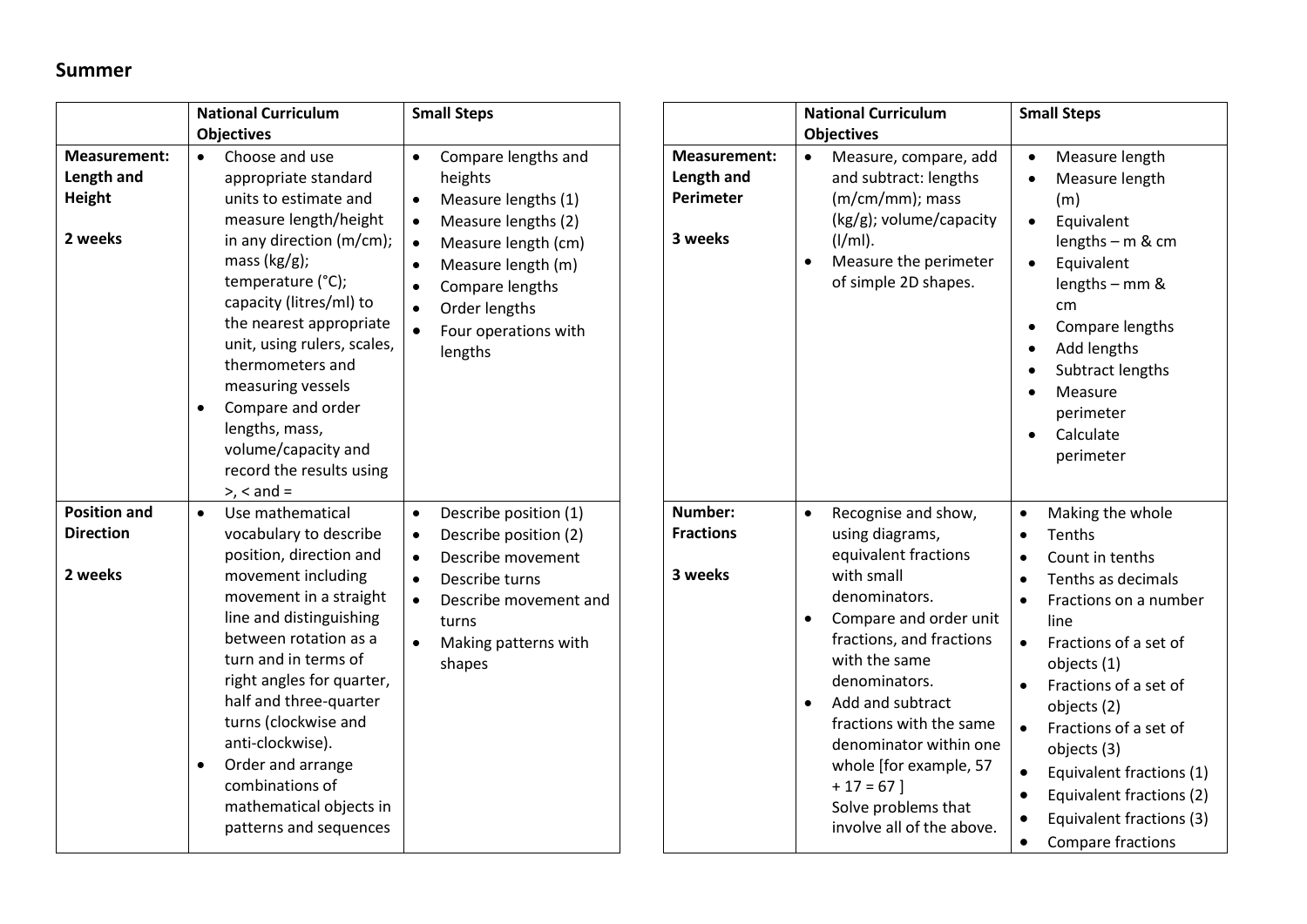| Consolidation<br>and Problem<br><b>Solving</b><br>2 weeks<br><b>Measurement:</b><br><b>Time</b><br>3 weeks | Tell and write the time<br>$\bullet$<br>to five minutes,<br>including quarter<br>past/to the hour and<br>draw the hands on a<br>clock face to show these<br>times.<br>Know the number of<br>$\bullet$<br>minutes in an hour and | Telling time to the hour<br>$\bullet$<br>Telling time to the half<br>$\bullet$<br>hour<br>O'clock and half past<br>$\bullet$<br>Quarter past and<br>$\bullet$<br>quarter to<br>Telling time to 5<br>$\bullet$<br>minutes<br>Writing time<br>$\bullet$ | <b>Measurement:</b><br><b>Time</b><br>3 weeks | Tell and write the time<br>$\bullet$<br>from an analogue clock,<br>including using Roman<br>numerals from I to XII<br>and 12-hour and 24-<br>hour clocks.<br>Estimate and read time<br>$\bullet$<br>with increasing accuracy<br>to the nearest minute.                                                                                                                                                                  | Order fractions<br>$\bullet$<br><b>Add fractions</b><br>$\bullet$<br><b>Subtract fractions</b><br>O'clock and half<br>$\bullet$<br>past<br>Quarter past and<br>$\bullet$<br>quarter to<br>Months and years<br>Hours in a day<br>Telling the time to<br>$\bullet$<br>5 minutes<br>Telling the time to<br>$\bullet$ |
|------------------------------------------------------------------------------------------------------------|---------------------------------------------------------------------------------------------------------------------------------------------------------------------------------------------------------------------------------|-------------------------------------------------------------------------------------------------------------------------------------------------------------------------------------------------------------------------------------------------------|-----------------------------------------------|-------------------------------------------------------------------------------------------------------------------------------------------------------------------------------------------------------------------------------------------------------------------------------------------------------------------------------------------------------------------------------------------------------------------------|-------------------------------------------------------------------------------------------------------------------------------------------------------------------------------------------------------------------------------------------------------------------------------------------------------------------|
| <b>Measurement:</b>                                                                                        | the number of hours in<br>a day.<br>Compare and sequence<br>$\bullet$<br>intervals of time.<br>Choose and use                                                                                                                   | Hours and days<br>$\bullet$<br>Find durations of time<br>$\bullet$<br>Compare durations of<br>$\bullet$<br>time                                                                                                                                       | <b>Measurement:</b>                           | Record and compare<br>$\bullet$<br>time in terms of<br>seconds, minutes and<br>hours.<br>Use vocabulary such as<br>o'clock, a.m./p.m.,<br>morning, afternoon,<br>noon and midnight.<br>Know the number of<br>seconds in a minute and<br>the number of days in<br>each month, year and<br>leap year.<br>Compare durations of<br>events [for example to<br>calculate the time taken<br>by particular events or<br>tasks]. | the minute<br>Using a.m. and<br>$\bullet$<br>p.m.<br>24-hour clock<br>$\bullet$<br>Finding the<br>$\bullet$<br>duration<br>Comparing<br>durations<br>Start and end<br>$\bullet$<br>times<br>Measuring time in<br>seconds                                                                                          |
| <b>Mass, Capacity</b>                                                                                      | appropriate standard                                                                                                                                                                                                            | Introduce weight and<br>$\bullet$<br>mass                                                                                                                                                                                                             | <b>Mass, Capacity</b>                         | Measure, compare, add<br>and subtract: lengths                                                                                                                                                                                                                                                                                                                                                                          | Compare mass<br>$\bullet$<br>Measure mass (1)<br>$\bullet$                                                                                                                                                                                                                                                        |